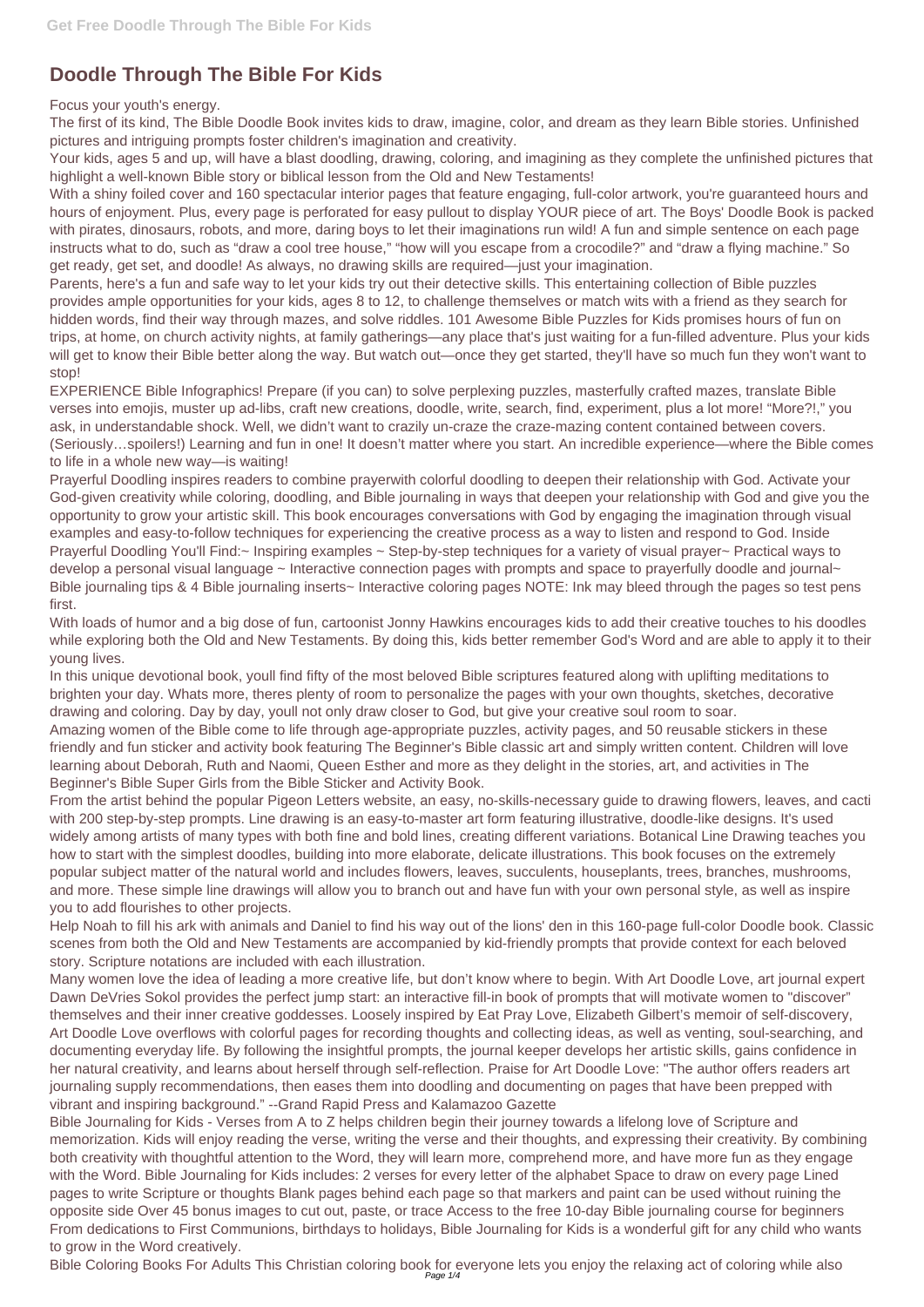deepening your relationship with the Lord. This book is perfect for Christians of all ages and makes a wonderful gift for special Christians in your life.As you enjoy the relaxing bible of coloring, your soul will be singing with praise and adoration for the Lord. So grab your colored pencils and spend some time with the Lord! Product Details: Large format 8.5 x 11 inch pages 30 Beautiful Design with Motivation Quote for coloring. ReLaxation Coloring with Positively Inspire. Help you melt stress away. Good gift Idea Doodle Through the Bible for KidsHarvest House Publishers

Hillsong New York City pastor identifies and deconstructs the most common myths about how God communicates - and then provides clear tools to accurately decipher and follow the voice of God in your life. So many people wish that God would audibly weigh in on life's greatest questions of calling, meaning, and purpose. What's crazy is that God is weighing in on those questions. We just haven't learned to listen. Nathan Finochio believes that God is constantly communicating with this world he's created. We simply aren't following the right advice when it comes to hearing what he has to say. Through biblical teaching and true life stories, Hearing God empowers and enables readers to separate fact from fiction, myth from meaning, and truly understand what God is saying to them about big decisions and daily living.

Capture your favorite God moments in your very own My Faith Book! Glue in a picture of your small group or youth group, write down your answered prayers, tape in your concert tickets, list the top ten things you are thankful for-after all, there's no wrong way to fill it! It's supposed to be messy and maybe even a little chaotic. With a few, fun prompts and plenty of space to document your faith journey, you'll unleash the creative within and create a legacy piece you can look back upon or even share with others.

With a shiny foiled cover and 200+ spectacular interior pages that feature engaging, full-color artwork, you're guaranteed hours and hours of enjoyment. Plus, every page is perforated for easy pullout to display YOUR piece of art. So get ready, get set, and go on a liberating flight of mindless fancy inDo You Doodle?. As always, no drawing skills are required—just your imagination.

Help Your Child Draw Closer to God Cartoonist Jonny Hawkins invites your child to explore God's creation from Genesis to Revelation. While doodling through the Bible, your aspiring artist will discover all the wonderful things God has made and gain a greater understanding of His world. Jonny's wacky and whimsical illustrations are waiting for your child. Each spread features some simple sketches to complete and a Scripture verse you can look up and read together. By actively engaging your kid's creative side, the Bible lessons learned throughout will stick with your son or daughter like never before. Encourage your child to create a closer relationship with God and have a whole lot of laughter and smiles along the way!

This fun, interactive journal for kids will help them grow in their faith. Bible-related reading, praying, writing, drawing, and doing activities, will keep the kids in your life, ages 6 and up, engaged for hours!

Does God bear false witness? Is it ever good to punish the innocent? Is the Righteous Judge ever unjust? The answers to these questions should be academic. Yet our unchanging perfectly righteous God is accused of such crimes all the time, in all denominations and religions across the board. The Principled Legal Standard deals with these issues head on, providing irrefutable arguments against all lies and false allegations against God. Everything is put under the legal lens from the angelic rebellion and Adam's trespass to the incarnation and Christ's death on the cross. Satan is the originator of all lies, deceptions and false doctrines, which places the supporters and rejecters of the traditional penal substitute doctrine into two camps: one is telling the truth about God and His absolute righteousness, whereas the other is bearing false witness about God and the ordeal on the cross. All those teaching false doctrines accuse God of acting unlawfully by putting on a pretense, altering court records and committing an injustice against an innocent party, thereby asserting that the accusations made by Satan are true, while arguing that he won his case against God. Discover how all who teach false doctrines attempt to witness against God as they sit at Satan's defense table. Get ready for the shock of your life as the case for the truth is irrefutably made!

Let Your Kids See How Fun the Bible Can Be The Bible is far from boring, but sometimes it can feel that way to kids. Spark their excitement for God's Word with this craze-mazing collection of infographic spreads designed to make the Bible come alive for kids and adults alike. These colorful creations visually depict the key concepts, important people, and most unusual facts from the Bible in a new and exciting way. For instance, did you know? You'd need 6,377,966 soccer balls to fill up Noah's Ark. Paul travelled over 10,000 miles on his missionary journeys—the distance from New York City to Rio Grande at the tip of South America. There is a talking donkey in the Bible. Roughly 3-4 million left Egypt during the Exodus. Imagine the entire city of Los Angeles leaving town and wandering in the desert for 40 years! The phrase "a leopard can't change its spots" comes from Jeremiah 13:23 In addition to the incredible infographics found throughout, you and your kids will love playing a Bible timeline board game that folds out from the middle of the book. This game will help your family see God's awesome plan from Genesis to Revelation! Instill in your kids a lifelong love of God and the Bible. And who knows? You might learn a thing or two yourself along the way. Journal and doodle through the book of 1 John in this creative, inductive Bible study. Our study will focus on the three themes the Apostle John uses so that we may know we have eternal life. Throughout the study, you will be applying these themes of love, truth, and obedience in your life. You'll create a treasured keepsake as you journal and doodle your thoughts and lessons. By the end, you will have read through the epistle of 1 John multiple times, worked through many thought provoking questions, and planned how to apply these insights to your day to day life by allowing God's Word to abide in your heart. Whether you are an artist, a scribbler, or can't draw at all, you're going to love your time working through the Journal and Doodle Bible Studies.

Imagine a group of kids on the floor of a gym, or filling a classroom, or on a weekend retreat, praying in a whole new way--so silently that you can hear a pin drop! It happens everyday with Praying in Color.

With a shiny foiled cover and 160 spectacular interior pages that feature engaging, full-color artwork, you're guaranteed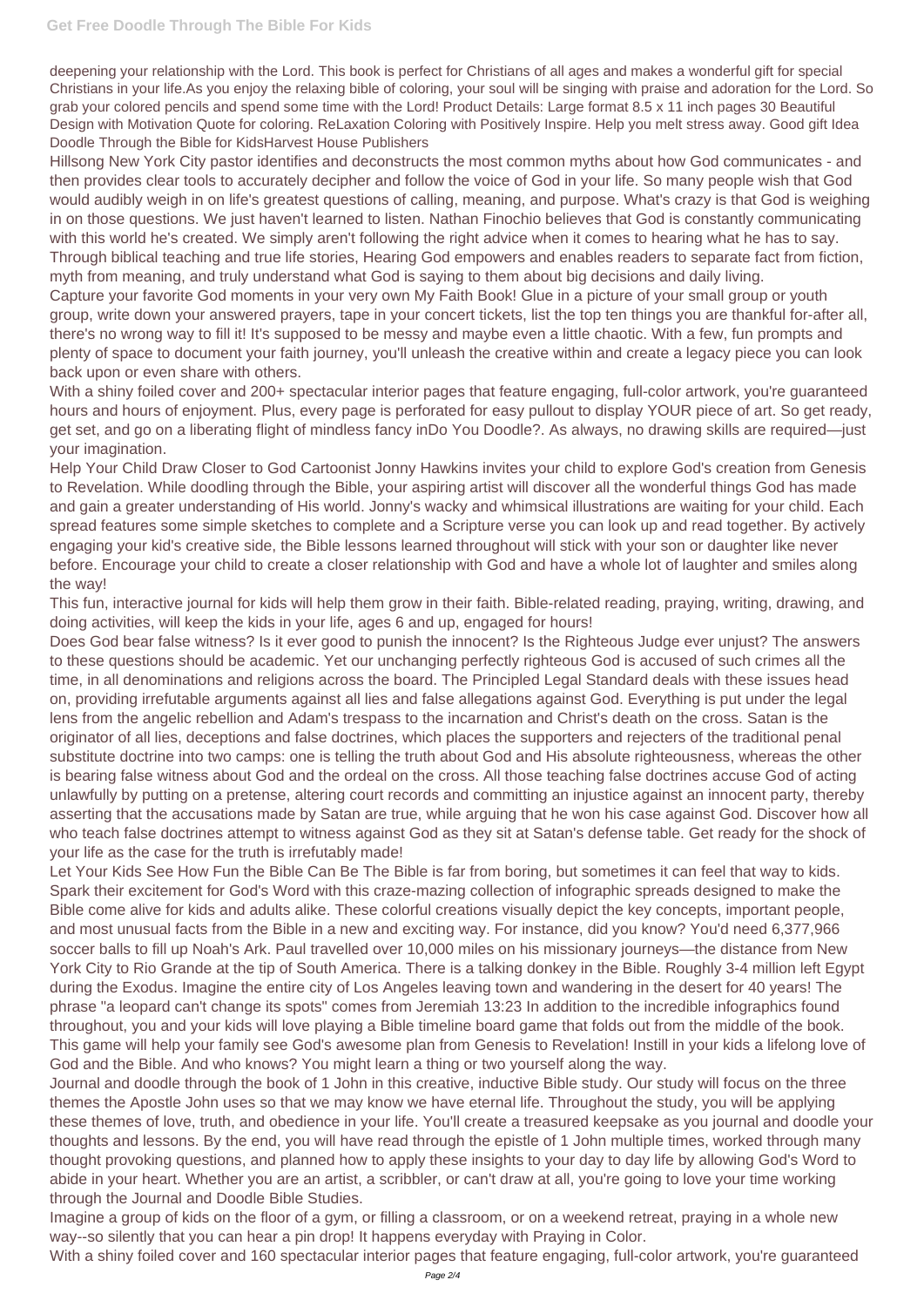hours and hours of enjoyment. Plus, every page is perforated for easy pullout to display YOUR piece of art. Fairies, princesses, ponies, and pop-stars will have every girl eager to be a daydream believer, inspired by prompts like "what's in the magic forest?" "Draw your dream castle," and "Show us how girls rock!" So get ready, get set, and doodle! As always, no drawing skills are required—just your imagination.

The Journal and Doodle Bible Studies are an engaging hands-on way of connecting with Scripture. These studies are specifically designed to fit into the time you have without daily assignments. There are no fill-in-the-blank questions and no videos to watch. Instead you get to interact with God's Word in a fresh way with doodles, diagrams, lists, and much, much more. Study through the Gospel of John, chapter by chapter, in a creative and refreshing way. Each chapter includes work to do in your Bible, in a journal, and in your life. By the end of the study you'll have a deeper understanding of John's Gospel, a closer relationship with Jesus, and a beautiful keepsake that you've created with your own journaling, doodles, and thoughts.

Bible journaling is a wonderful way to meditate on God's Word, allowing the Holy Spirit to work through His Word. While coloring, drawing, and doodling, God's children are also reading, marking, learning, and inwardly digesting God's promises in the Scriptures.

The Slave Bible was published in 1807. It was commissioned on behalf of the Society for the Conversion of Negro Slaves in England. The Bible was to be used by missionaries and slave owners to teach slaves about the Christian faith and to evangelize slaves. The Bible was used to teach some slaves to read, but the goal first and foremost was to tend to the spiritual needs of the slaves in the way the missionaries and slave owners saw fit.

The KJV Beautiful Word Bible in Hardcover format is an exquisitely designed, full-color Bible filled with 500 illustrated verses that offers a one-of-kind visual treatment of Scripture, encouraging you to understand and experience God s Word in a fresh way."

The Journal and Doodle Bible Studies are an engaging, hands-on way of connecting with Scripture. These studies are specifically designed to fit into the time you have without daily assignments. There are no fill-in-the-blank questions and no videos to watch. Instead you get to interact with God's Word in a fresh way with simple doodles, diagrams, lists, and much more. In this study you will work chapter by chapter through the book of Philippians in a creative and refreshing way tracing the themes of growth and joy. By the end of the study you'll have created a beautiful keepsake journal to review and keep as a legacy.

Art meets devotions in The Action Bible Coloring Book, allowing children of all ages to create their own Bible masterpieces while engaging in thoughtful devotional materials. 55 compelling drawings by acclaimed artist Sergio Cariello will captivate children as they create their own unique masterpieces of the real-life heroes of the Bible. Turn the page and discover a wealth of exciting information meant to introduce each Bible person to the child through an informative introduction including the hero's experiences in God's Word. Additional information includes a devotional emphasizing the importance of connecting children to the actions of these heroes, several thoughtful questions meant to be shared with an adult or friend, a Scripture verse, and references to more information on each hero in both The Action Bible and The Action Storybook Bible, where applicable. Beginning with Adam and Eve and including such compelling people as Abraham, David, Esther, Mary, Peter, Lazarus, and the redemptive story of Jesus, this brand-new product will spark the imagination and deepen the faith of all who encounter it.

Ireland's oldest traditions excavated via archaeological, genetic, and linguistic research, culminating in atruly groundbreaking publication Following his account of Irish origins drawing on archaeology, genetics, and linguistics, J. P. Mallory returns to the subject to investigate what he calls the Irish Dreamtime: the native Irish retelling of their own origins, as related by medieval manuscripts. He explores the historical backbone of this version of the earliest history of Ireland, which places apparently mythological events on a concrete timeline of invasions, colonization, and royal reigns that extends even further back in time than the history of classical Greece. The juxtaposition of traditional Dreamtime tales and scientific facts expands on what we already know about the way of life in Iron Age Ireland. By comparing the world depicted in the earliest Irish literary tradition with the archaeological evidence available on the ground, Mallory explores Ireland's rich mythological tradition and tests its claims to represent reality.

There's No Other Doodle Book Like This One! This Unique and Imaginative Doodle Journal Combines the Personal and Creative Practice of Doodle Journaling, with the Compassion and Power of Prayer. Girls will love every single one of the over 100 pages of Prayer Prompts, Doodle Activities, Lined Journaling Pages and Blank Drawing Paper. With pages dedicated to dozens of different prayer prompts such as "Prayers for Other", "Prayers for My Community" and "Lord, Thank You For..." and "Please Lord, In Jesus Name, Help Me To..." Young girls can not only explore their own feelings towards the Lord, But also the people around them. There are also fun personal exercises including "Doodle Your Favorite Foods", "Doodle A picture of Your Family" and "Doodles All About Me"! Each and Every doodle and journal page is single sided, so that girls can use any drawing material they like without any worry about bleed through. They can doodle with markers, gel pens, and even some watercolor paints, without any wasted pages! This One-of-a-Kind Journal is finished with a brightly colored, glossy paperback cover and is a larger size. At 8.5 x 11" This Journal is the perfect size for Backpacks, Summer Camp, Bedside Table, Traveling or even as a Personal Daily Diary. My Doodle Prayer Journal also makes a Perfect Gift for Almost any Occasion Including: Graduation Birthdays First Communion Thank You Gifts Achievement and Excellency Awards Gifts from Teachers To Students Easter Gifts Christmas Gifts or Stocking Stuffers Bon Voyage Gifts for Young Travelers My Doodle Prayer Journal Is Sure to Be a Treasured and Much-loved Book For Any Young Girl or Tween. Let their Imaginations and Devotion Soar! Your Favorite Bible Stories—as You've Never Seen Them Before! Bible stories can be seriously awesome! The Awesome Book of Bible Comics illustrates many of the most popular stories from the Bible—and that's a pretty sweet deal, because you do not want to miss out on how Noah escapes becoming fish food David goes head-to-head with a big bully and wins the world's strongest man brings down the house a baby boy becomes the world's biggest superstar overnight Jesus is sentenced to death—but brings the world new life These and several other stories about heroes (and sometimes villains) of the Bible are filled with action and fun to read. Jump in and see how God showed His love and faithfulness through each of these adventures.

This doodle journal is filled to the brim with guided drawing exercises to focus young girls on the Christian virtues of love, faith and hope. Girls will love following the prompts to doodle hearts, fun designs and patterns, paste in photos of their loved ones, scrapbook images from favorite magazines and more!